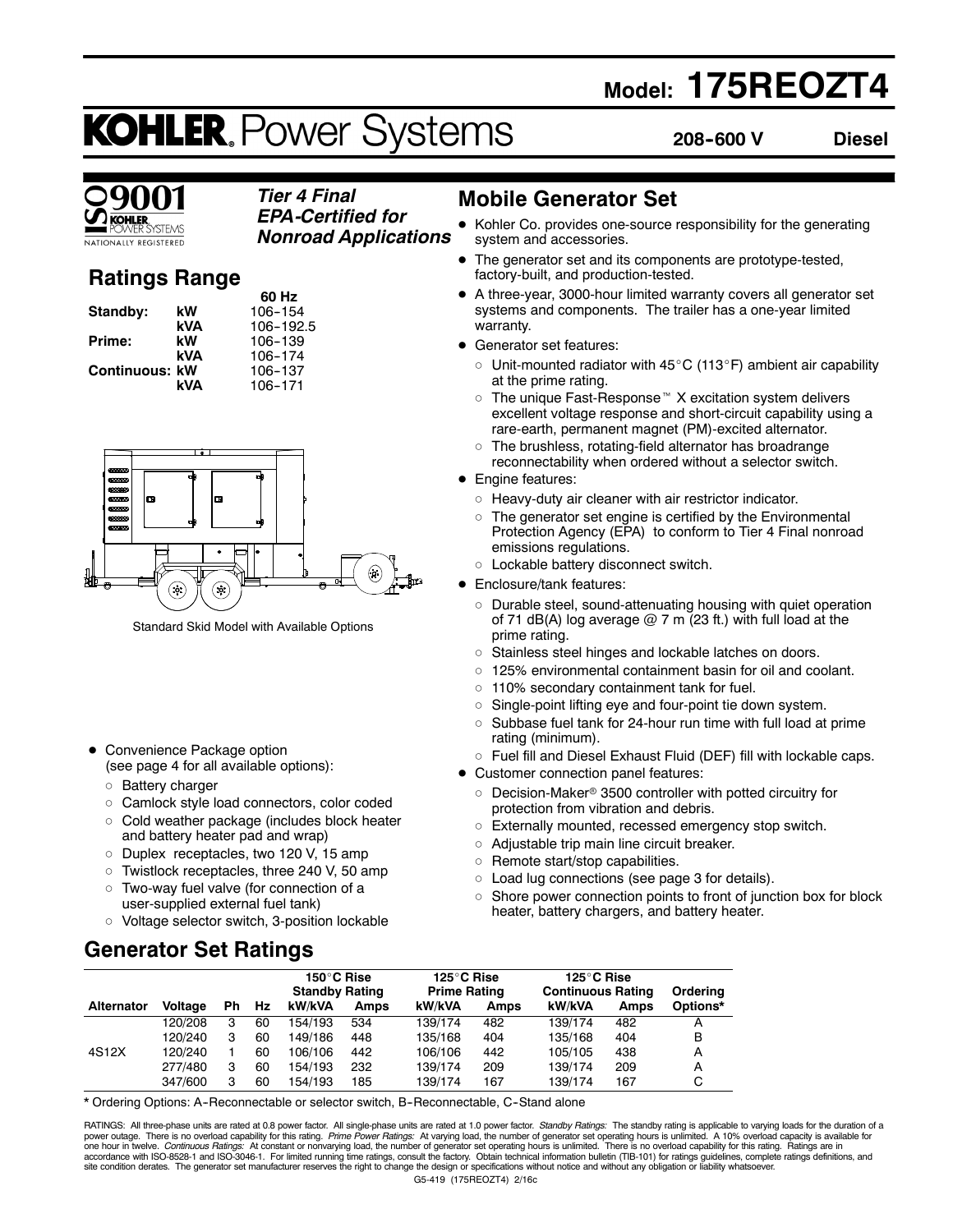### **Alternator Specifications**

#### **Specifications Alternator** Manufacturer **Kohler** Kohler Type 4-Pole, Rotating-Field Exciter type **Brushless**, Rare-Earth Permanent Magnet Leads: quantity, type 12, Reconnectable 6, 600 Volt Voltage regulator **Solid State, Volts/Hz** Insulation: NEMA MG1 Material Class H<br>Temperature rise Temperature of the Material Solid 150°C, Standby Bearing: quantity, type 1, Sealed Coupling **Flexible Disc** Amortisseur windings The Manuscript Control of Full Voltage regulation, no-load to full-load  $\pm 0.5\%$ <br>One-step load acceptance 100% of Rating One-step load acceptance Unbalanced load capability 100% of Rated Standby Current

Peak motor starting kVA @ 0.3 PF: (35% dip for voltages below) 480 V 4S12X (12 lead) 480

### **Engine**

### **Engine Specifications**

| Manufacturer                               | John Deere                          |
|--------------------------------------------|-------------------------------------|
| Engine: model, type                        | 6068HFG08.                          |
|                                            | 4-Cycle, Turbocharged,              |
|                                            | Charge Air Cooled                   |
| Cylinder arrangement                       | 6 Inline                            |
| Displacement, L (cu. in.)                  | 6.8(415)                            |
| Bore and stroke, mm (in.)                  | $106 \times 127$ (4.2 $\times$ 5.0) |
| Compression ratio                          | 17.2:1                              |
| Piston speed, m/min. (ft./min.)            | 457.2 (1500)                        |
| Rated rpm                                  | 1800                                |
| Max. power at rated rpm, kW (HP)           | 180 (241)                           |
| Valve (exhaust) material                   | Silicon-Chrome stem with            |
|                                            | Inconel head (NiCr)                 |
| Valve (intake) material                    | CrMo Alloy                          |
| Governor type                              | Electronic                          |
| Frequency regulation, no-load to full-load | Isochronous                         |
| Frequency regulation, steady state         | ±0.5%                               |
| Air cleaner type, all models               | Dry                                 |

### **Exhaust**

| <b>Exhaust System</b>                                                         |            |
|-------------------------------------------------------------------------------|------------|
| Exhaust manifold type                                                         | Drv        |
| Exhaust flow at rated kW, $m^3$ /min. (cfm)                                   | 22.8 (805) |
| Exhaust temperature at rated kW, dry<br>exhaust, $^{\circ}$ C ( $^{\circ}$ F) | 387 (729)  |
| Maximum allowable back pressure,                                              |            |
| kPa (in. Hg)                                                                  | 16.6 (4.9) |

### **Engine Electrical**

| <b>Engine Electrical System</b> |  |
|---------------------------------|--|
|                                 |  |

| Battery charging alternator:                        |          |
|-----------------------------------------------------|----------|
| Ground (negative/positive)                          | Negative |
| Volts (DC)                                          | 24       |
| Ampere rating                                       | 60       |
| Starter motor rated voltage (DC)                    | 24       |
| Battery, recommended cold cranking<br>amps (CCA):   |          |
| Qty., rating for $-30^{\circ}$ C ( $-22^{\circ}$ F) | Two. 400 |
| Battery voltage (DC)                                | 12       |

- NEMA MG1, IEEE, and ANSI standards compliance for temperature rise and motor starting.
- Sustained short-circuit current of up to 300% of the rated current for up to 10 seconds.
- Sustained short-circuit current enabling downstream circuit breakers to trip without collapsing the alternator field.
- Self-ventilated and dripproof construction.
- Windings are vacuum-impregnated with epoxy varnish for dependability and long life.
- Superior voltage waveform from a two-thirds pitch stator and skewed rotor.
- $\bullet$  The unique Fast-Response® X excitation system delivers excellent voltage response and short-circuit capability using a rare-earth, permanent magnet (PM)-excited alternator.

### **Application Data**

### **Fuel**

#### **Fuel System** Fuel supply line, min. ID, mm (in.) 8 (0.31) Fuel return line, min. ID, mm (in.) 4.8 (0.19) Max. lift, fuel pump: type, m (ft.) Electronic, 1.8 (6.0) Max. fuel flow, Lph (gph) 147.5 (38.6) Max. return line restriction, kPa (in. Hg) 40 (11.8) Fuel prime pump and a set of the Automatic Automatic Fuel filter Primary 2 Microns Recommended fuel (Renewable diesel from hydro-treated animal fats and/or vegetable oils is permitted up to B20 [B5 preferred], per ASTM D6751, EN 14214, or equivalent) ASTM D975 or EN 590 Ultra Low Sulfur Diesel (ULSD) with sulfur content <15 mg/kg (15 ppm) **Lubrication Lubricating System**

| Type                                  | <b>Full Pressure</b>   |
|---------------------------------------|------------------------|
| Oil pan capacity, L (qt.)             | 27.5(29.1)             |
| Oil pan capacity with filter, L (qt.) | 28.5(30.1)             |
| Oil filter: quantity, type            | One, Cartridge         |
| Oil type                              | API CJ-4 or ACEA E6-E9 |
|                                       |                        |

### **Cooling**

**Radiator System** Radiator system capacity, including engine, L (gal.) 35.6 (9.4)

### **Operation Requirements**

### **Air Requirements**

| Radiator-cooled cooling air,                                        |             |
|---------------------------------------------------------------------|-------------|
| m <sup>3</sup> /min. (scfm) †                                       | 297 (10500) |
| Combustion air, m <sup>3</sup> /min. (cfm)                          | 11.4 (403)  |
| Heat rejected to ambient air:                                       |             |
| Engine, kW (Btu/min.)                                               | 26 (1480)   |
| Alternator, kW (Btu/min.)                                           | 21.3 (1212) |
| † Air density = 1.20 kg/m <sup>3</sup> (0.075 lbm/ft <sup>3</sup> ) |             |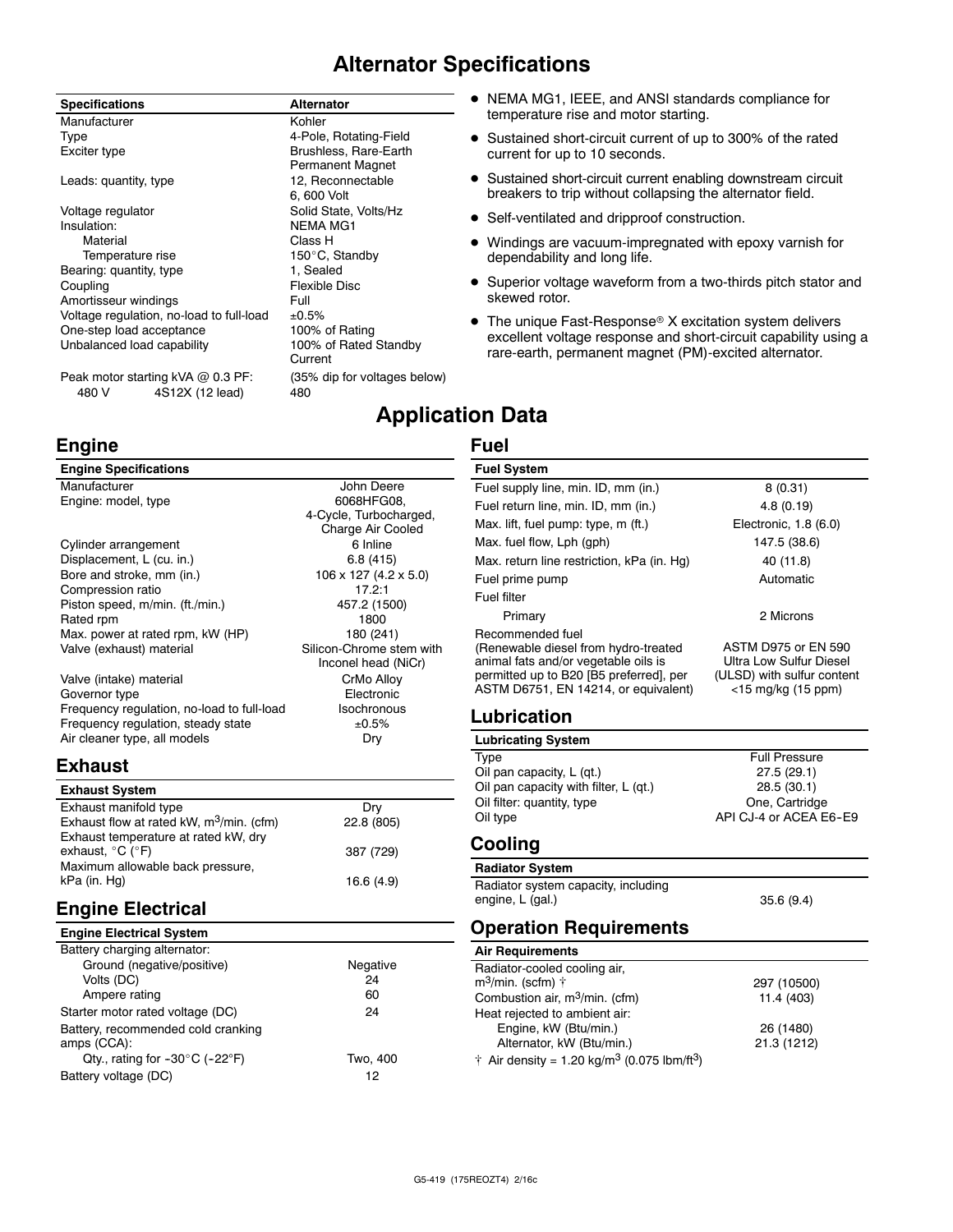#### **Fuel Consumption**

| Diesel, Lph (gph) at % load | <b>Standby</b><br>Ratings | Prime<br>Ratings |
|-----------------------------|---------------------------|------------------|
| 100%                        | 42.4(11.2)                | 38.6(10.2)       |
| 75%                         | 32.3(8.5)                 | 29.1(7.7)        |
| 50%                         | $22.3$ (5.9)              | 20.4(5.4)        |
| 25%                         | 13.2(3.5)                 | 12.1(3.2)        |
| $0\%$                       | 3.0(0.8)                  | 3.0(0.8)         |

**Note:** For continuous rating fuel consumption, use the prime ratings data.



#### **Decision-Maker<sup>®</sup> 3500 Paralleling Controller**

Provides advanced control, system monitoring, and system diagnostics for optimum performance and compatibility.

- Paralleling capability with bus sensing, first-on logic, synchronizer, and (isochronous, droop, and external controlled) load sharing
- Digital display with adjustable contrast and menu control provide easy local data access
- $\bullet$  Measurements are selectable in metric or English units
- Remote communication thru a PC via network or serial configuration
- $\bullet$  Controller supports Modbus® protocol
- $\bullet$  Integrated hybrid voltage regulator with  $\pm 0.5\%$  regulation
- $\bullet$  Potted circuitry for protection from vibration and debris
- $\bullet$  Built-in alternator thermal overload protection
- NFPA 110 Level 1 capability

### **Fuel and DEF Tanks**

- Subbase fuel tank for 24-hour run time with full load at prime rating (minimum).
- Fuel tank includes the fuel level gauge, fuel fill with lockable cap, and an atmospheric vent.
- The secondary containment tank's construction protects against fuel leaks or ruptures. The inner (primary) tank is sealed inside the outer (secondary) tank. The outer tank contains the fuel if the inner tank leaks or ruptures.

#### **Tank Specifications**

Diesel tank capacity **923 L (244 gal.)** DEF tank capacity 43.3 L (11.4 gal.) Recommended DEF AUS 32 according to ISO 22241-1

### **Available Voltage Selector Switch**



- $\bullet$  Voltage selector switch, 3-position lockable, wired for:
	- $0$  120/240 volt, 1 phase
	- $0$  120/208 volt, 3 phase
	- $O$  277/480 volt, 3 phase

Modbus<sup>®</sup> is a registered trademark of Schneider Electric.

### **Customer Connection Panel**



- Viewable generator set controller with security cover
- Emergency stop switch
- Shore power connector, 120 V, 15 amp (for battery charger(s) and battery heater)
- Shore power connector, 120 V, 20 amp (for block heater)
- Remote start connection
- $\bullet$  Mobile paralleling box connection
- Main line circuit breaker
	- o Reconnectable and selector switch models: Rating 600 amps, field adjustable based on voltage selected
	- o 600 volt models: Rating 250 amps, field adjustable
- Available Options, see page 4
	- d Two 15-amp 120 V, 1 phase, GFCI duplex receptacles (includes circuit breakers)
	- o Three 50-amp 240 V twistlock receptacles (includes circuit breakers)
	- d Color-coded camlock connectors

**Load Lug Connections, Qty., Min./Max., Rating**

2 load lug per phase #6-350MCM. 400 amp

### **Available Trailer**

(Available Options, see page 4)

- Dual-axle trailer with electric brake system on both axles with battery back-up breakaway system.
- DOT and TC (Transport Canada) compliant per current specifications published by both agencies, at the time of trailer manufacture.
- $\bullet$  2 5/16 in. ball hitch coupler with adaptability for an optional Lunette eye.
- $\bullet$  Lockable utility tool box with bottle jack, lug wrench, and fire extinguisher. Common key to enclosure.
- Running lights with 7-wire harness and connector.
- $\bullet$  Front tongue jack.
- Rear stabilizer trailer jacks.
- Weight bearing fenders up to 227 kg (500 lbs.)

#### **Trailer Specifications**

| Axle Rating | Dual, 2722 kg (6000 lb.) per axle   |
|-------------|-------------------------------------|
| Tires       | ST225/75R15 LRD                     |
|             | with 1152 kg (2540 lb.) load rating |
| Wheels      | Steel, $15 \times 6$ , 6-bolt       |

### **Available Field Draggable Skid**

(Available Options, see page 4)

• Heavy gauge steel skid with integrated drains and pull bars.